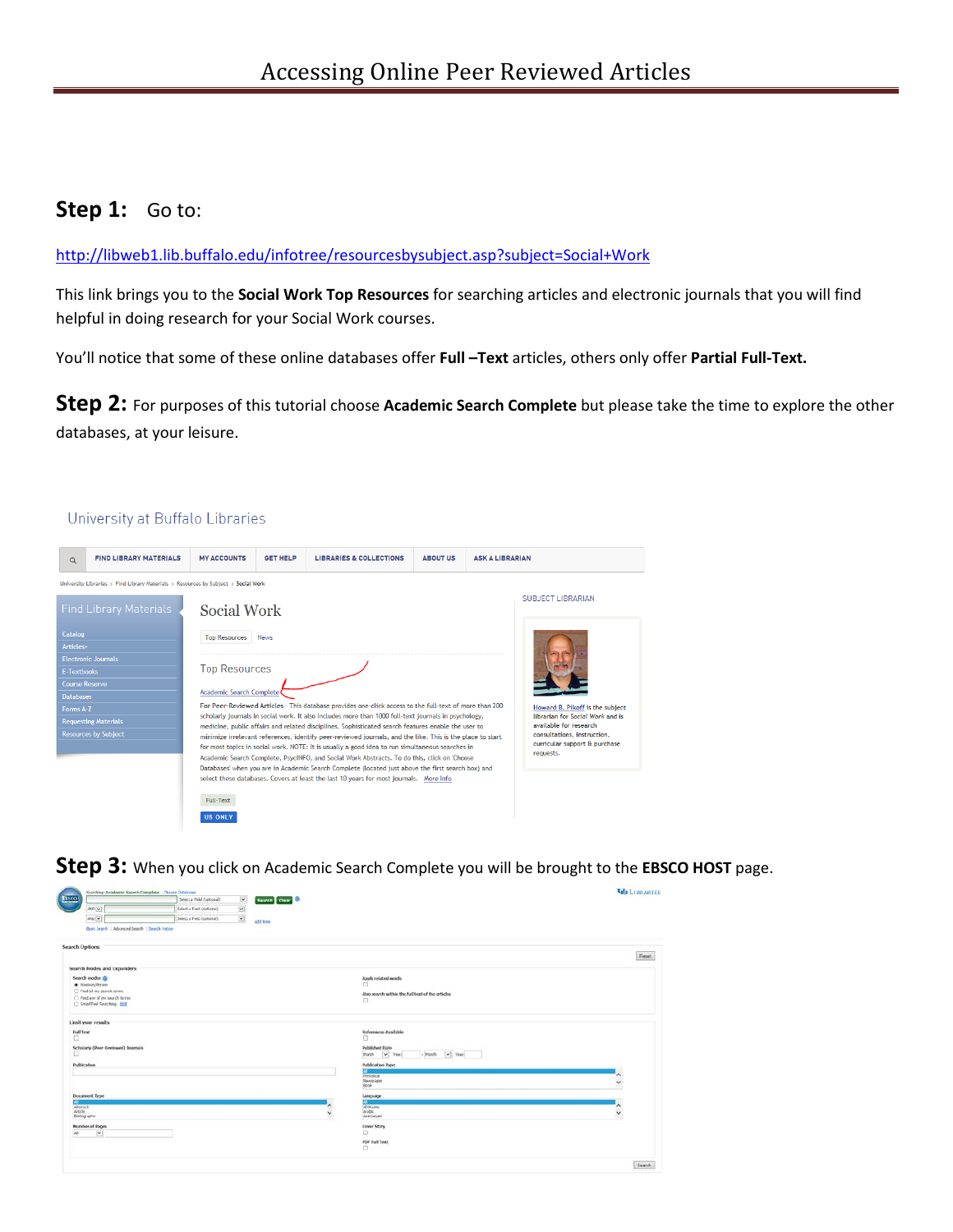**Step 4:** On the **EBSCO HOST** page, you will *enter your search topic* in the box at the top of the page.

Notice your **Search Options**. You can choose whether you want to search a phrase, whether you want to find all your search terms, any of your search terms, or SmartText Searching.

You may or may not want to check the box for **Full Text**. This will give you a search result for full text articles only. Full text articles may be helpful when doing research for a paper, as you will get more information from a full text article.

Also, you can check the box for **Scholarly (Peer Reviewed) Journals**. By checking this box, your search will yield only articles from Peer Reviewed Journals.

You may be required in your courses to have a particular number of articles from **Peer Reviewed Journals** listed on your references page.

You can also choose a **Published Date** to narrow your results if you are looking for articles published during a specific month or year, or you may be searching for a particular article that you know was published during a specific month and year. This will narrow your results significantly.

| $\underline{\mathsf{E} \mathsf{B}\mathsf{C}\mathsf{O}}$<br>ڪ | Searching: Academic Search Complete   Choose Databases<br>Select a Field (optional) | $\vert \mathbf{v} \vert$ | Search Clear                                          | <b>VE LIBRARIES</b> |
|--------------------------------------------------------------|-------------------------------------------------------------------------------------|--------------------------|-------------------------------------------------------|---------------------|
| $\mathsf{AND}[\mathbf{w}]$                                   | Select a Field (uptional)                                                           | $\overline{\phantom{a}}$ |                                                       |                     |
| MCD                                                          | Select a Field (optional)                                                           | $\dot{\mathbf{v}}$       | Add Row                                               |                     |
| Basic Search   Advanced Search   Search History              |                                                                                     |                          |                                                       |                     |
| <b>Search Options</b>                                        |                                                                                     |                          |                                                       | Reset               |
| Search Nodes and Expanders'                                  |                                                                                     |                          |                                                       |                     |
| Search modes @                                               |                                                                                     |                          | Apply related words<br>o                              |                     |
| C Bookin Phrase<br>C Find all my search terms.               |                                                                                     |                          |                                                       |                     |
| ○ Find any of my search terms                                |                                                                                     |                          | Also search within the full text of the articles<br>o |                     |
| C SmatTed Searching Hird                                     |                                                                                     |                          |                                                       |                     |
| Limit your results                                           |                                                                                     |                          |                                                       |                     |
| <b>Full Test</b><br>$\Box$                                   |                                                                                     |                          | References Available<br>□                             |                     |
| Scholarly (Peer Reviewed) Journals                           |                                                                                     |                          | <b>Published Date</b>                                 |                     |
| n.                                                           |                                                                                     |                          | $-Morth$ $\rightarrow$ Year:<br>v Year:<br>Month      |                     |
| <b>Publication</b>                                           |                                                                                     |                          | <b>Publication Type</b>                               |                     |
|                                                              |                                                                                     |                          | Periodical                                            | $\hat{\phantom{a}}$ |
|                                                              |                                                                                     |                          | Newspaper                                             | $\check{ }$         |
|                                                              |                                                                                     |                          | <b>Dook</b>                                           |                     |
| <b>Document Type</b>                                         |                                                                                     |                          | Language<br>m                                         |                     |
| 73<br>Abstract                                               |                                                                                     |                          | Afrikans                                              | $\lambda$           |
| Article<br>Biblography                                       |                                                                                     |                          | Arabic.<br>$\checkmark$<br>Acerbaisasi                | $\checkmark$        |
| <b>Number of Pages</b>                                       |                                                                                     |                          | Cover Story                                           |                     |
| $\mathbf{\overline{v}}$<br>All                               |                                                                                     |                          | α                                                     |                     |
|                                                              |                                                                                     |                          | PDF full Text                                         |                     |
|                                                              |                                                                                     |                          | α                                                     |                     |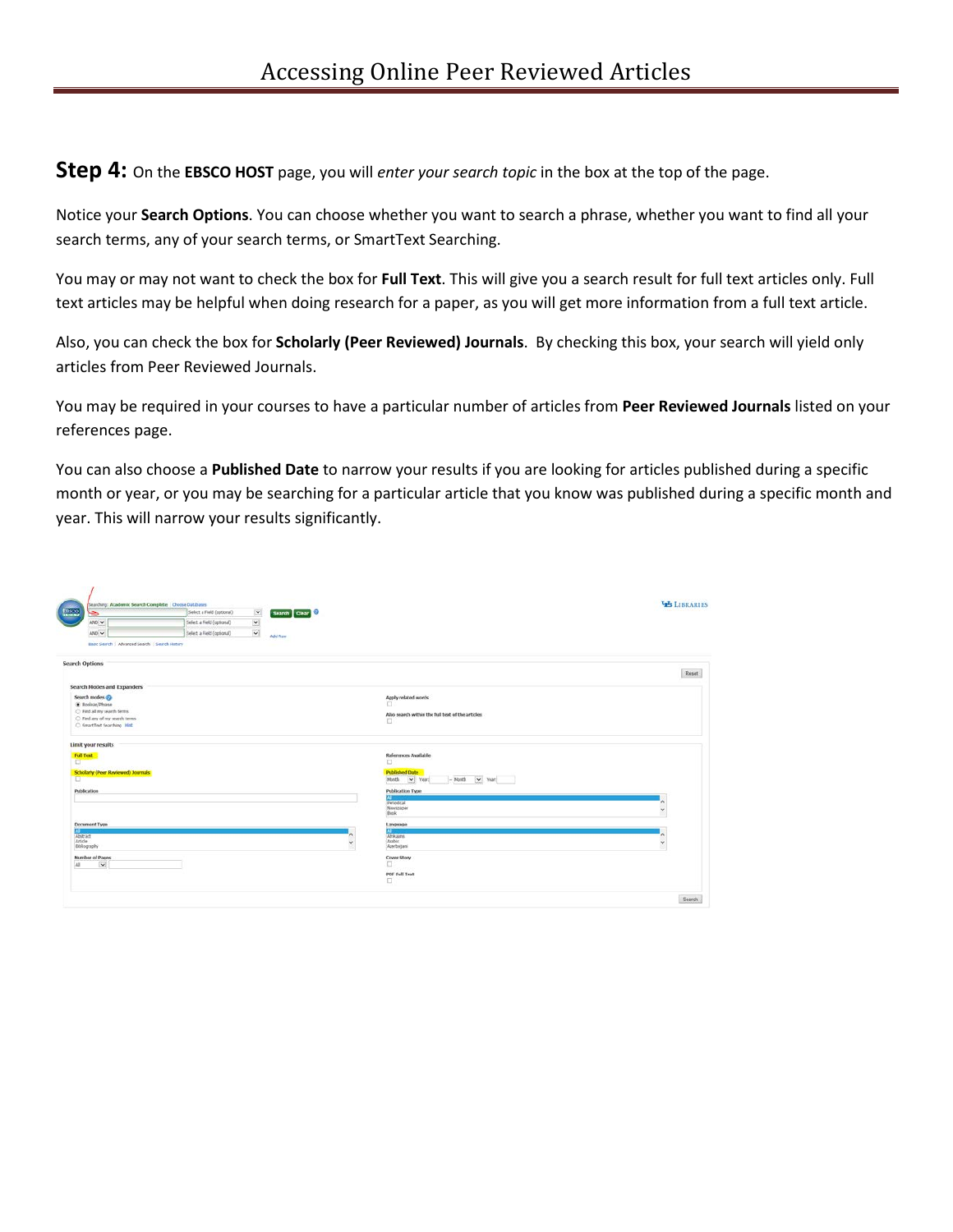**Step 5:** For purpose of this tutorial, I've entered the words *Access to healthcare in rural areas* in the search box. I've also checked the box for both **Full Text**, and **Scholarly (Peer Reviewed) Journals**. Then I clicked the **Search** button at the bottom of the page.

This search yields 13 results. By clicking the link to the **PDF Full Text** listed under each article, you will be able to pull up the article directly, and then will be given options to save and print.



## **Step 6:** Choosing an article.

After scrolling through the search results, let's say you want to access choice #3, as it sounds like it may have the most information that is relevant to what you are researching. Click on the title of the article: **Barriers to healthcare as reported by rural and urban interprofessional providers**.

| Page: 1 2 Next +           | Relevance -                                                                                                                                                                                                                                                                                                                                                                                                                                                                                                                                                                                                                                                                                                                                                                                                                                                                                                                                                                                                                                                                                                                                                                                                                                                                                |
|----------------------------|--------------------------------------------------------------------------------------------------------------------------------------------------------------------------------------------------------------------------------------------------------------------------------------------------------------------------------------------------------------------------------------------------------------------------------------------------------------------------------------------------------------------------------------------------------------------------------------------------------------------------------------------------------------------------------------------------------------------------------------------------------------------------------------------------------------------------------------------------------------------------------------------------------------------------------------------------------------------------------------------------------------------------------------------------------------------------------------------------------------------------------------------------------------------------------------------------------------------------------------------------------------------------------------------|
| Academi                    | Services doing the best they can: service experiences of young adults with type 1 diabetes mellitus in rural Australia. All<br>By: Perry, Lin; Lowe, Julia M; Steinbeck, Katherine S; Dunbabin, Janet S. Journal of Clinical Nursing. Jul2012, Vol. 21 Issue 13/14, p1955-1963. 9p. DOI: 10.1111/j.1365-2702.2011.04012.x.<br>Subjects: RURAL health services: AGE: COMMUNITY health services: CONTINUUM of care: DJABETICS: HEALTH services accessibility: INSULIN-dependent diabetes: INTERVIEWING: RESEARCH -- Methodology: MEDICAL care: RESEARCH: PESEA<br>conditions; SAMPLING (Statistics); SOUND recordings; TELEPHONE; QUALITATIVE research; SOCIAL support; THEMATIC analysis; INFORMATION needs; RESEARCH subjects (Persons); PATIENT selection; PATIENTS -- Attrudes; AUSTRALIA; N<br>Individual and Family Services: Other local, municipal and regional public administration: Residential Mental Health and Substance Abuse Facilities: Community health centres: All Other Outpatient Care Centers: Marketing Re<br>Record Production/Distribution; Sound recording merchant wholesalers: Record Production; Electronic components, navigational and communications equipment and supplies merchant wholesalers<br>Database: Academic Search Complete<br>and add to folder |
|                            | Por full Text (15798)                                                                                                                                                                                                                                                                                                                                                                                                                                                                                                                                                                                                                                                                                                                                                                                                                                                                                                                                                                                                                                                                                                                                                                                                                                                                      |
| Academi<br><b>Journal</b>  | Prospective Student Pharmacist Interest in a Rural Pharmacy Curriculum.<br>By: O'Connor, Shanna K.; Raichard, Jeffrey S.; Thrashar, Kim A.; Joyner, Pamela U. American Journal of Pharmaceutical Education, 2012, Vol. 76 Issue 6, p1-6, 6p. 3 Charts.<br>Subjects: PHARMACY students: PHARMACY -- Study & teaching; MEDICAL schools -- Curricula; MEDICAL education; RURAL health; PHARMACY colleges; SURVEYS; Colleges, Universities, and Professional Schools<br>Database: Academic Search Complete<br>Add to folder                                                                                                                                                                                                                                                                                                                                                                                                                                                                                                                                                                                                                                                                                                                                                                    |
|                            | TO POF Full Text (43783)                                                                                                                                                                                                                                                                                                                                                                                                                                                                                                                                                                                                                                                                                                                                                                                                                                                                                                                                                                                                                                                                                                                                                                                                                                                                   |
| Academic<br><b>Journal</b> | Barriers to healthcare as reported by rural and urban interprofessional providers. All<br>By: Brems, Chrisbane, Johnson, Mario Warner, Teddy: Roberts, Laura, Journal of Interprofessional Give 1972006, Vol. 20 Issue 2, p105-118, 14p. 3 Charts, DOI: 10.1080/13561820600622208.<br>Subjects: MEDICAL care; HEALTH services accessibility; HOSPITAL care; PATIENTS; CITIES & towns; ALASKA; NEW Mexico<br>Database: Academic Search Complete                                                                                                                                                                                                                                                                                                                                                                                                                                                                                                                                                                                                                                                                                                                                                                                                                                             |
|                            | Add to folder   Cited References: (26)   Times Cited in this Database: (2)                                                                                                                                                                                                                                                                                                                                                                                                                                                                                                                                                                                                                                                                                                                                                                                                                                                                                                                                                                                                                                                                                                                                                                                                                 |
|                            | POF Full Text (101KB)                                                                                                                                                                                                                                                                                                                                                                                                                                                                                                                                                                                                                                                                                                                                                                                                                                                                                                                                                                                                                                                                                                                                                                                                                                                                      |
|                            | Chronic disease prevalence and care among the elderly in urban and rural Belling, China--a 10/66 Dementia Research Group cross-sectional survey. All<br>By: Zhaonai Liu; Albanese, Emiliano; Shuran Li; Yuegin Huang; Ferri, Cleusa P.; Fang Yan; Sousa, Renata; Weimin Dang; Prince, Martin. BMC Public Health. 2009, Vol. 9, p394-404. 11p. 5 Charts. DOI: 10.1186/1471-2458-9-394.<br>Subjects: CHRONIC diseases: HUNTINGTON'S chorea: MEDICAL care: AGING: RISK exposure: HEALTH facilities -- Utilization: CHINA                                                                                                                                                                                                                                                                                                                                                                                                                                                                                                                                                                                                                                                                                                                                                                      |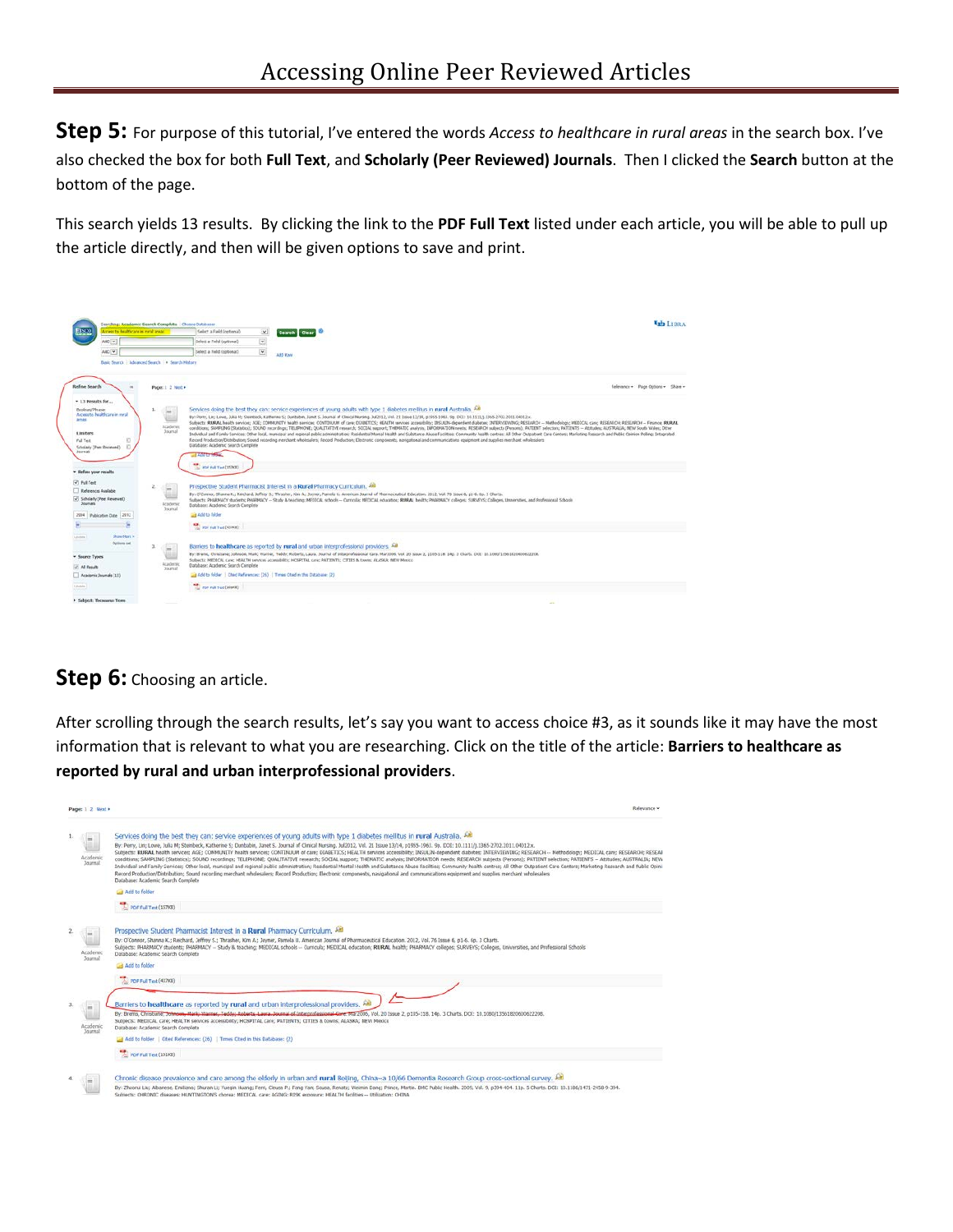**Step 7:** By clicking on the article title, you will be brought to a more detailed view of the record, including the Authors, Source, and an Abstract. You can read the abstract and decide if this is, in fact, the type of research you are looking for, and whether you would like to access the full text.



If you would like to see the full text, click on **PDF Full Text** on the left hand side of the page.

## **Step 8:** Saving or Printing an Article

Once you have pulled up the **PDF Full Text**, you have the option to either print the article, save the article, or you can email the article to yourself to read later on, or print at a later time. Click on either the print or email icon on the sidebar.